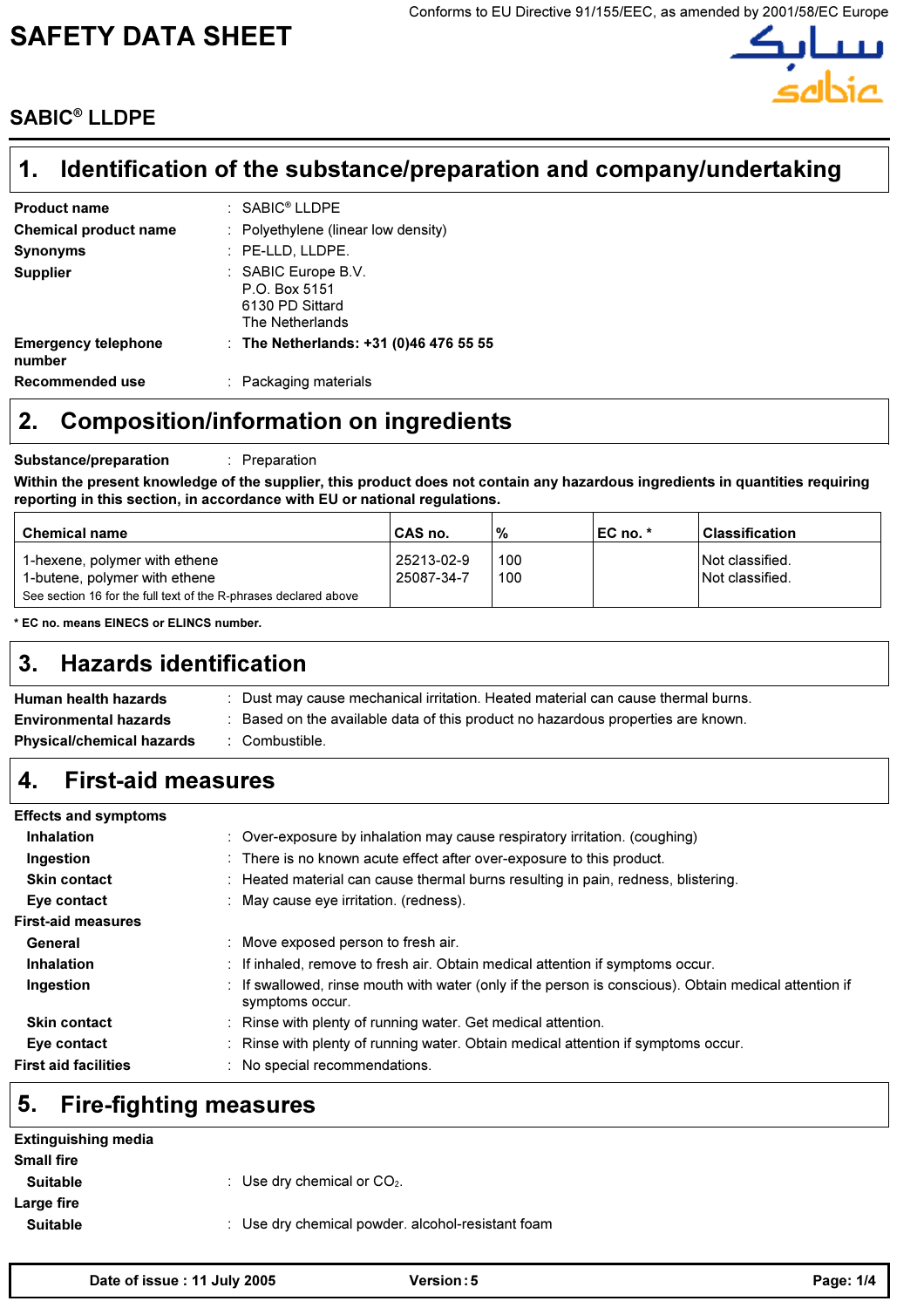| <b>Safety Data Sheet</b>                           | <b>SABIC<sup>®</sup> LLDPE</b>                                                                                                                                                             |
|----------------------------------------------------|--------------------------------------------------------------------------------------------------------------------------------------------------------------------------------------------|
| Unusual fire/explosion<br>hazards                  | : No specific hazard.                                                                                                                                                                      |
| <b>Hazardous thermal</b><br>decomposition products | $\therefore$ In case of fire, may produce hazardous decomposition products such as carbon monoxide, carbon<br>dioxide, (dense) black smoke, aldehydes, Organic acids.                      |
| <b>Special fire-fighting</b><br>procedures         | : Fight fire from protected location or maximum possible distance. Keep the area surrounding the fire<br>cool. Avoid contact with heated material.                                         |
| <b>Protection of fire-fighters</b>                 | : Wear suitable protective clothing. Self-contained breathing apparatus.                                                                                                                   |
| <b>Remarks</b>                                     | : The material burns slowly with high smoke density and flaming drips. Fine powder forms flammable<br>and explosive mixtures in air. Use water spray to keep fire-exposed containers cool. |

# 6. Accidental release measures

| <b>Personal precautions</b>      | Avoid creating dusty conditions and prevent wind dispersal. Use suitable protective equipment<br>(section 8). Keep away from sources of ignition. Take precautionary measures against static<br>discharges. Use explosion-proof electrical (ventilating, lighting and material handling) equipment. |
|----------------------------------|-----------------------------------------------------------------------------------------------------------------------------------------------------------------------------------------------------------------------------------------------------------------------------------------------------|
| <b>Environmental precautions</b> | No special measures required.                                                                                                                                                                                                                                                                       |
| <b>Clean-up Methods</b>          |                                                                                                                                                                                                                                                                                                     |
| <b>Small spill and leak</b>      | Vacuum or sweep up material and place in a designated labelled waste container. Clean up affected<br>area with a large amount of water.                                                                                                                                                             |
| Large spill and leak             | Use explosion-proof electrical (ventilating, lighting and material handling) equipment.                                                                                                                                                                                                             |

Note: see section 8 for personal protective equipment and section 13 for waste disposal.

#### Handling and storage 7.

| <b>Handling</b>     | : Use with adequate ventilation. Local exhaust ventilation should be provided. Avoid creating dusty<br>conditions and prevent wind dispersal. Use explosion-proof electrical (ventilating, lighting and<br>material handling) equipment. Take measures against static discharge. Keep away from sources of<br>ignition.                                                                                                                     |
|---------------------|---------------------------------------------------------------------------------------------------------------------------------------------------------------------------------------------------------------------------------------------------------------------------------------------------------------------------------------------------------------------------------------------------------------------------------------------|
| <b>Storage</b>      | : Store in a fireproof location. Keep away from incompatible materials and avoid specific conditions<br>(See section 10). Containers should be grounded. Take precautionary measures against<br>electrostatic discharges. Do not stack more than 2 pallets high in connection with risk of falling over.<br>Do not stack pallets with grades containing slip or Anti-Block (AB) additives. Protect from (sun)light.<br>Keep in a dry place. |
| Storage temperature | : Do not store above 80 $^{\circ}$ C.                                                                                                                                                                                                                                                                                                                                                                                                       |
| <b>Remarks</b>      | : Precautions should be taken to prevent the formation of dusts in concentrations above flammable.<br>explosive or occupational exposure limits. Avoid the creation of dust when handling and avoid all<br>possible sources of ignition (spark or flame).                                                                                                                                                                                   |

Note: See section 10 for stability and reactivity

# 8. Exposure controls/personal protection

| <b>Engineering measures</b>                      | : Use only with adequate ventilation. Local exhaust ventilation should be provided. Use explosion-<br>proof electrical (ventilating, lighting and material handling) equipment. |
|--------------------------------------------------|---------------------------------------------------------------------------------------------------------------------------------------------------------------------------------|
| <b>Hygiene measures</b>                          | : When using do not eat, drink or smoke. Wash hands after handling compounds and before eating,<br>smoking, using lavatory, and at the end of day.                              |
| Personal protective equipment - Production scale |                                                                                                                                                                                 |
| <b>Respiratory system</b>                        | : Wear dust protection mask P2.                                                                                                                                                 |
| Skin and body                                    | : Working clothes.                                                                                                                                                              |
| Eyes                                             | : Safety glasses with side shields.                                                                                                                                             |
| <b>Hands</b>                                     | : When handling hot material, wear heat-resistant protective gloves that are able to withstand the<br>temperature of molten product.                                            |
| <b>Remarks</b>                                   | : A face shield must be worn in work involving spattering if a full mask is not required. In this case,<br>other recommended use of eye protection is not required.             |

Advice on personal protection is applicable for high exposure levels. Select proper personal protection based on a risk assesment of the actual exposure situation.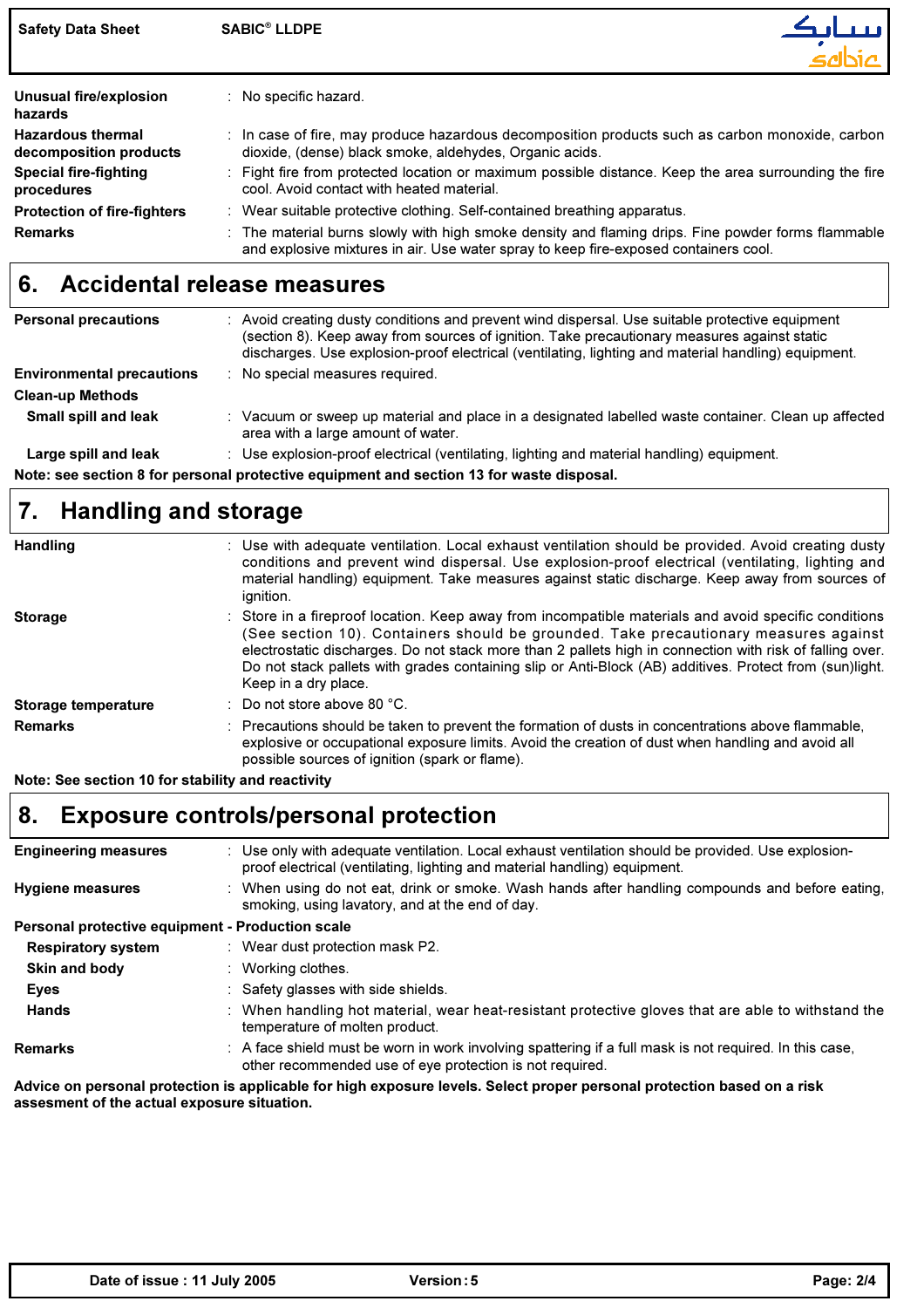

#### Physical and chemical properties 9.

| <b>Physical state</b>            | : Solid. (Granular solid. Powder.) |
|----------------------------------|------------------------------------|
| Colour                           | Off-white.                         |
| Odour                            | : Sweetish.                        |
| <b>Boiling point</b>             | Decomposes. >300 °C                |
| <b>Melting point</b>             | : 115 to 132 $^{\circ}$ C          |
| <b>Flash point</b>               | : >345 °C                          |
| Lower explosion limit            | $:$ Not available.                 |
| <b>Upper explosion limit</b>     | : Not available.                   |
| <b>Auto-ignition temperature</b> | : $>$ 330 °C                       |
| Density ( $g/cm3$ )              | : 0.91 to 0.95 g/cm <sup>3</sup>   |
| <b>Bulk density</b>              | : 300 to 650 kg/m <sup>3</sup>     |
| <b>Solubility</b>                | Insoluble in cold water            |
| <b>Minimum ignition</b>          | 400 $^{\circ}$ C                   |
| temperature                      |                                    |

## 10. Stability and reactivity

| <b>Remarks</b>                             | At processing temperatures some degree of thermal degradation may occur.                                                                                                                                                        |
|--------------------------------------------|---------------------------------------------------------------------------------------------------------------------------------------------------------------------------------------------------------------------------------|
| <b>Hazardous decomposition</b><br>products | Highly dependent on temperature and environmental conditions, a variety of decomposition products<br>may be formed, such as low molecular weight hydrocarbons and hydrocarbon oxidation products<br>(acids, ketons, aldehydes). |
| <b>Materials to avoid</b>                  | oxidising agents                                                                                                                                                                                                                |
| <b>Conditions to avoid</b>                 | Keep away from heat, sparks and flame. Exposure to (sun)light. Prevent formation of dust clouds.<br>Take measures against static discharge.                                                                                     |
| <b>Stability</b>                           | Stable under recommended storage and handling conditions (see section 7).                                                                                                                                                       |

## 11. Toxicological information

#### Acute toxicity

| Ingredient name                   | Test      | <b>Species</b> | Route | <b>Result</b> |
|-----------------------------------|-----------|----------------|-------|---------------|
| Polyethylene (linear low density) | $LD_{50}$ | Rat            | Oral  | >5000 mg/kg   |

Chronic toxicity

Remarks **induces in the During heating and processing of the material small amounts of free monomer may evaporate** resulting in airborne concentration that may cause irritating effects of the respiratory tract and nausea.

Note: See section 4 for effects and symptoms

In this heading, only relevant information is presented.

# 12. Ecological information

Ecotoxicity data : Not available.

| Ingredient name                   | <b>Aquatic half-life</b> | <b>Photolysis</b> | Biodegradability |
|-----------------------------------|--------------------------|-------------------|------------------|
| Polyethylene (linear low density) |                          |                   | Not readily      |

**Mobility Example 3** For data on physical state and solubility see section 9.

In this heading, only relevant information is presented.